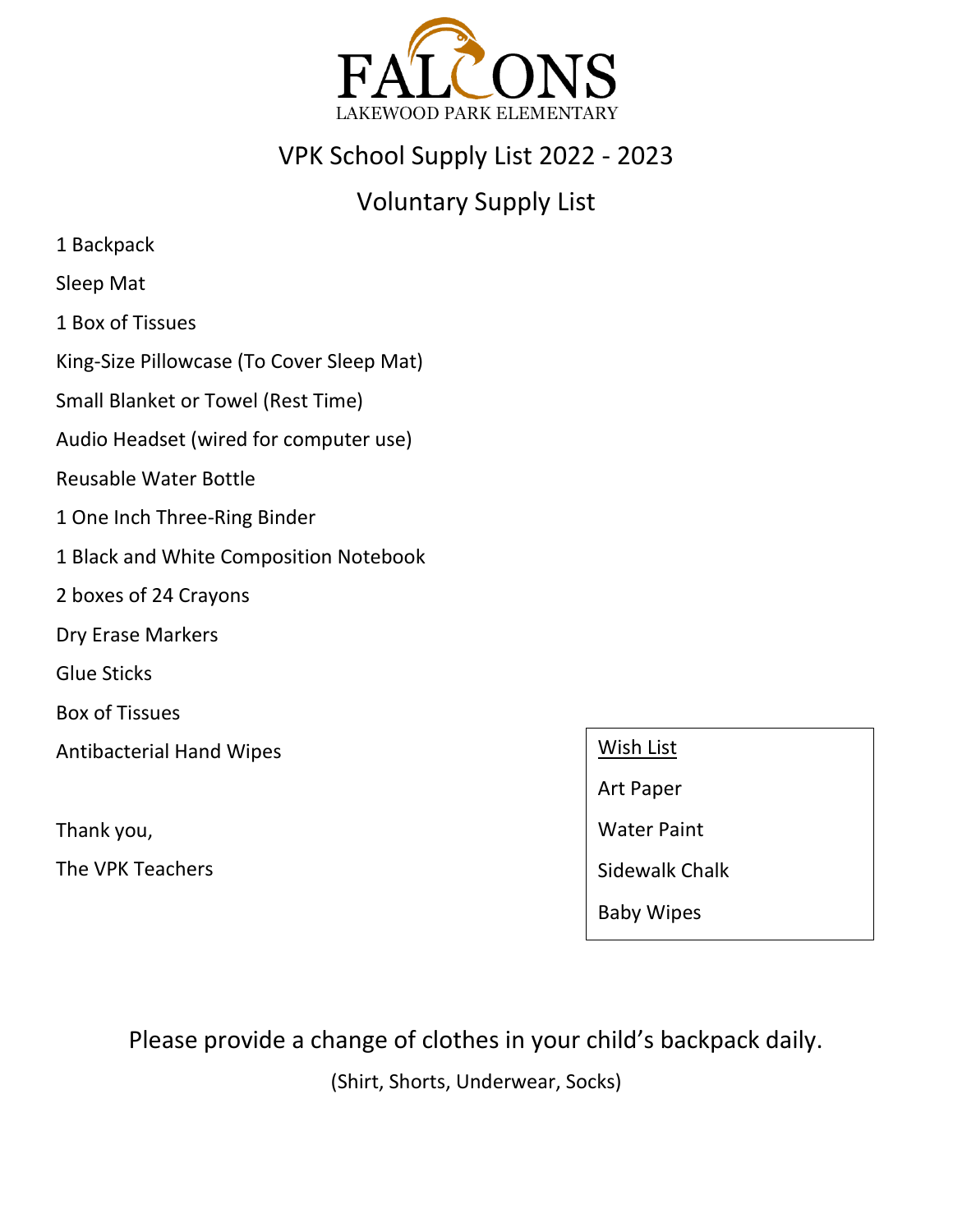

1 Backpack

- 2 Packages of 24 Pencils
- 1 Box of Tissues
- 4 Boxes of Crayons
- 2 Primary Composition Notebooks
- 1 Box Sandwich Ziploc Bags
- 2 Wet Wipes
- 12 Glue Sticks
- 2 Spiral Notebooks
- 5 Pocket Folders
- Hand Sanitizer
- Disinfectant Wipes
- Antibacterial Hand Wipes
- Headphones or earbuds
- Reusable Water bottle

Thank you,

The Kindergarten Teachers

Wish List 1 Box Gallon Ziploc Bags Black Dry Erase Markers (thin)

Please provide a change of clothes in your child's backpack daily.

(Shirt, Shorts, Underwear, Socks)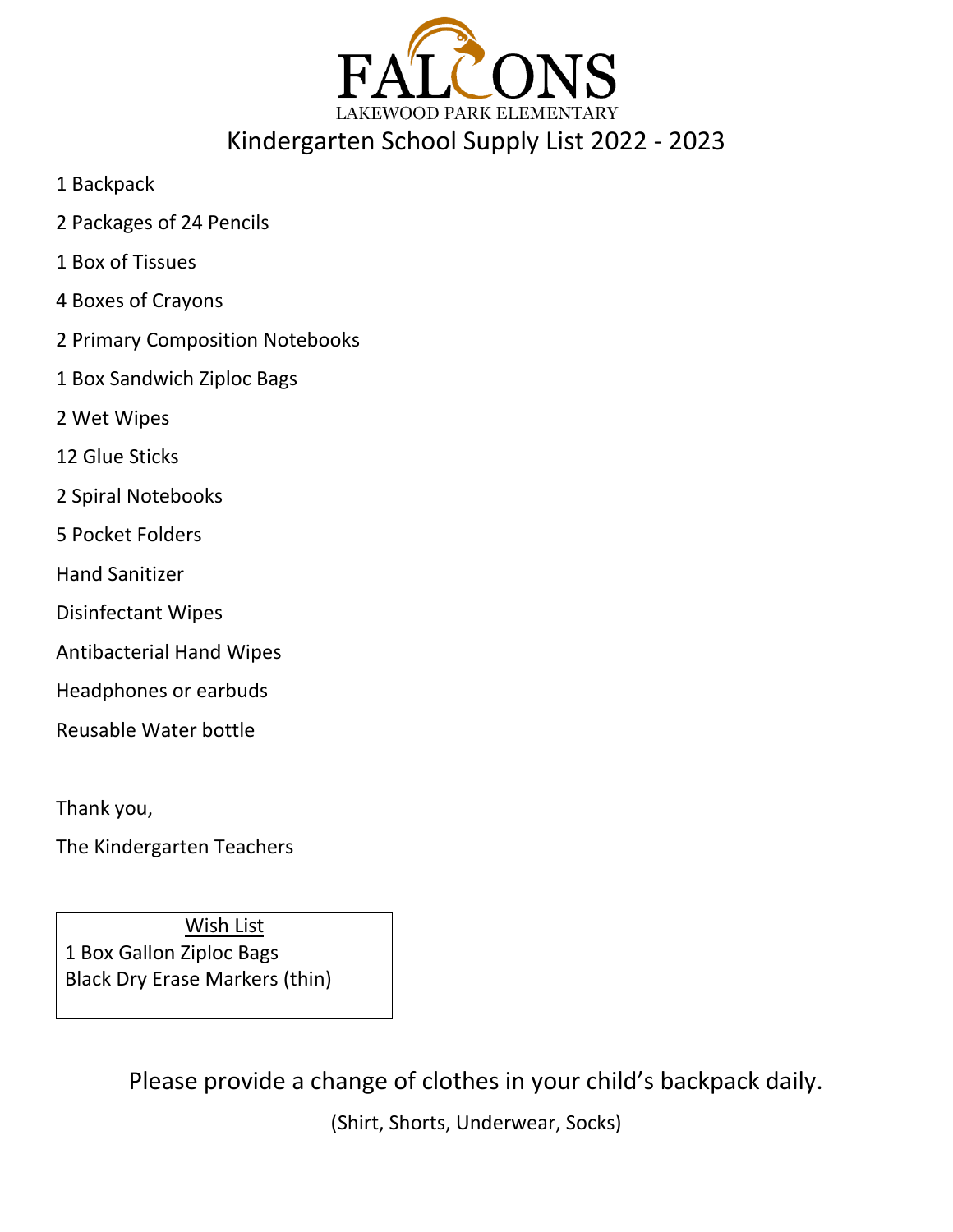

## First Grade School Supply List 2022 - 2023

- 1 Backpack
- 2 Packages of 24 Pencils
- 1 Pencil Box/Case
- 1 Box of Tissues
- 2 Boxes of Crayons
- 3 Composition Notebooks
- Notebook Paper
- 1 Box Sandwich Ziploc Bags
- 1 Box Quart Ziploc Bags
- Wet Wipes
- 4 Folders
- 12 Glue Sticks
- 12 inch Ruler
- 1 Pack of Colored Pencils
- Hand Sanitizer
- Disinfectant Wipes
- Antibacterial Hand Wipes
- Headphones or earbuds
- Reusable Water bottle

Thank you,

The First Grade Teachers

Wish List 2 Extra Composition Notebooks **Scissors** Erasers (Cap or Big) Post-It Notes Dry Erase Markers 1 Box Gallon Ziploc Bags Index cards 1 Pack Markers

Please provide a change of clothes in your child's backpack daily.

(Shirt, Shorts, Underwear, Socks)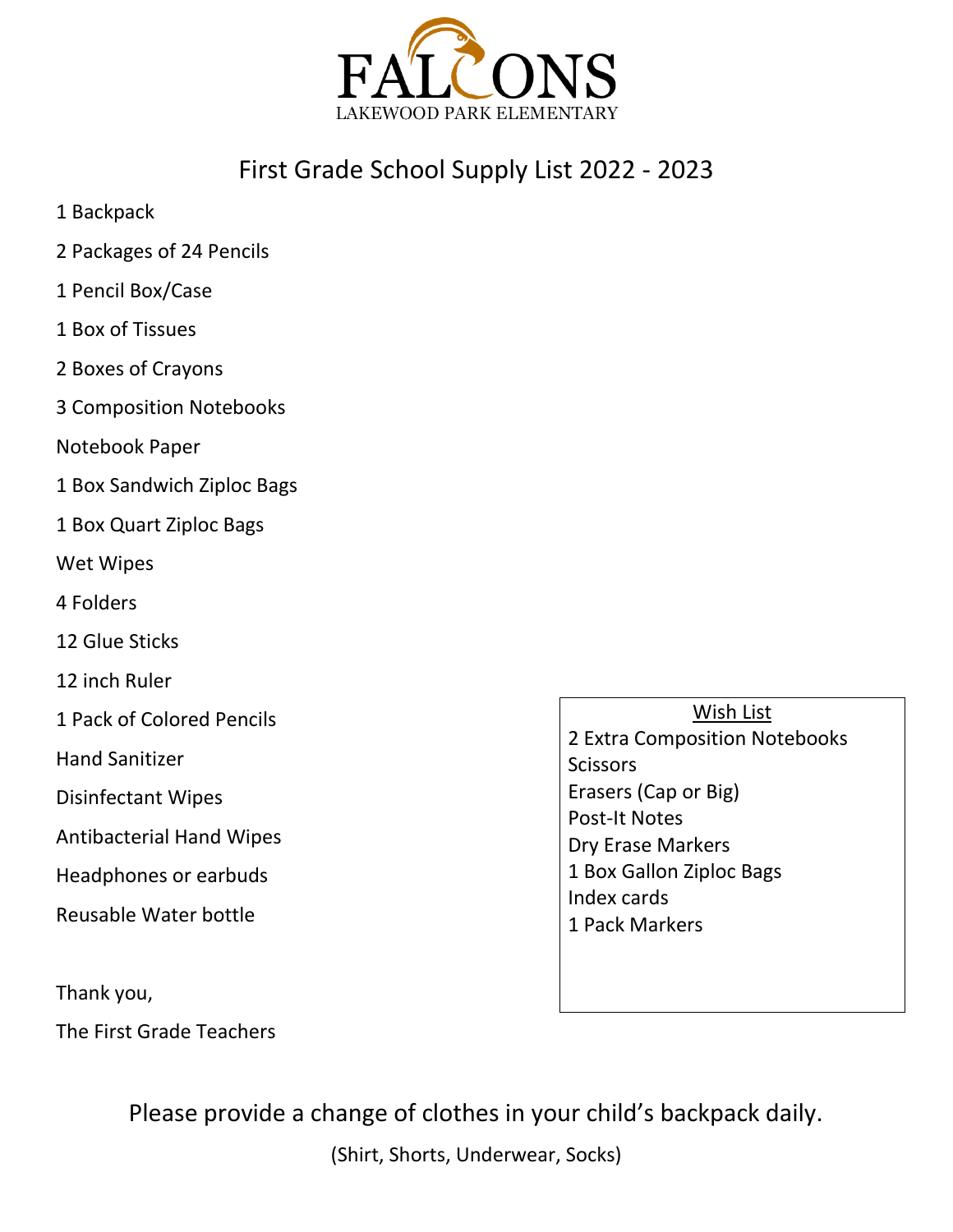

# Second Grade School Supply List 2022 - 2023

- 1 Backpack
- 3 Packs of 24 Pencils
- 1 Box of Tissues
- 2 Packs of Wide Ruled Notebook Paper
- 1 Box of 12 Colored Pencils
- 6 Solid Color Pocket Folders
- 4 Composition Notebooks
- Gallon Ziploc Bags
- Hand Sanitizer
- Disinfectant Wipes
- Antibacterial Hand Wipes
- Headphones or earbuds
- Reusable Water bottle

Thank you,

The Second Grade Teachers

Wish List

Extra Tissues 2 Extra Composition Notebooks 2 Extra Packs of Pencils Post-It Notes Dry Erase Markers Index Cards Sharpie Markers 2 Highlighters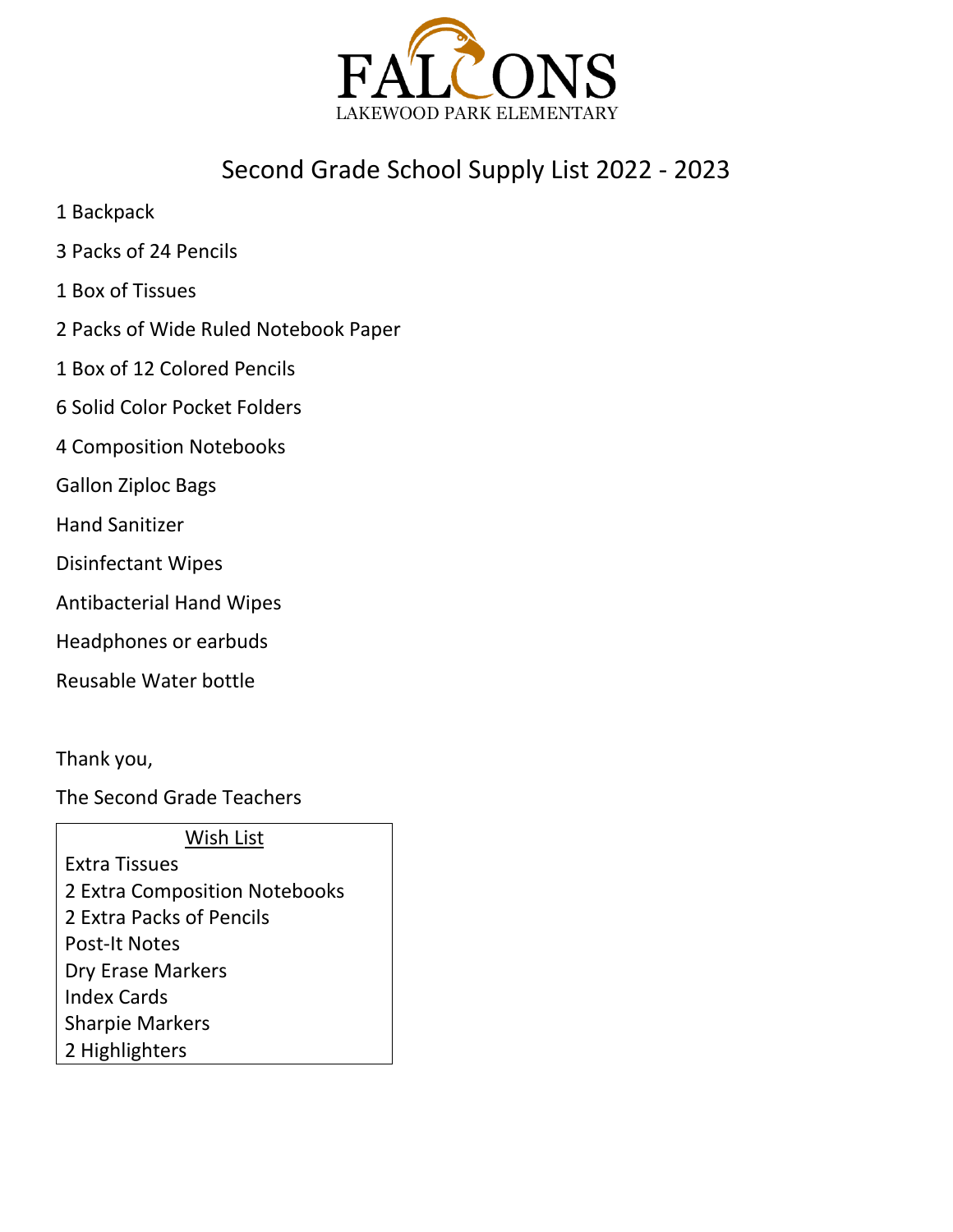

- 1 Backpack
- 3 Packs of 24 Pencils
- 1 Pencil Box/Case
- 1 Box of Tissues
- 4 Composition Notebooks
- 1 Pack of 24 Colored Pencils
- 1 Pack of Wide-Ruled Notebook Paper
- 1 Box Quart Ziploc Bags
- 1 Box Sandwich Ziploc Bags
- 2 Packs of Wet Wipes
- 6 Folders with Pockets and Prongs
- 2 Red Pens
- 12 Glue Sticks
- Baby Wipes
- Antibacterial Hand Wipes
- Headphones or earbuds
- Reusable Water bottle
- Thank you,
- The Third Grade Teachers

#### Wish List

1 Box Gallon Ziploc Bags Copy Paper Sharpie Markers Dry Erase Markers 1 Pack Index Cards 2 Highlighters 2 1 ½ /2 Inch Binders 1 Extra Pack of Pencils 1 Extra Box of Tissues 1 Box of Markers Flash Cards (multiplication)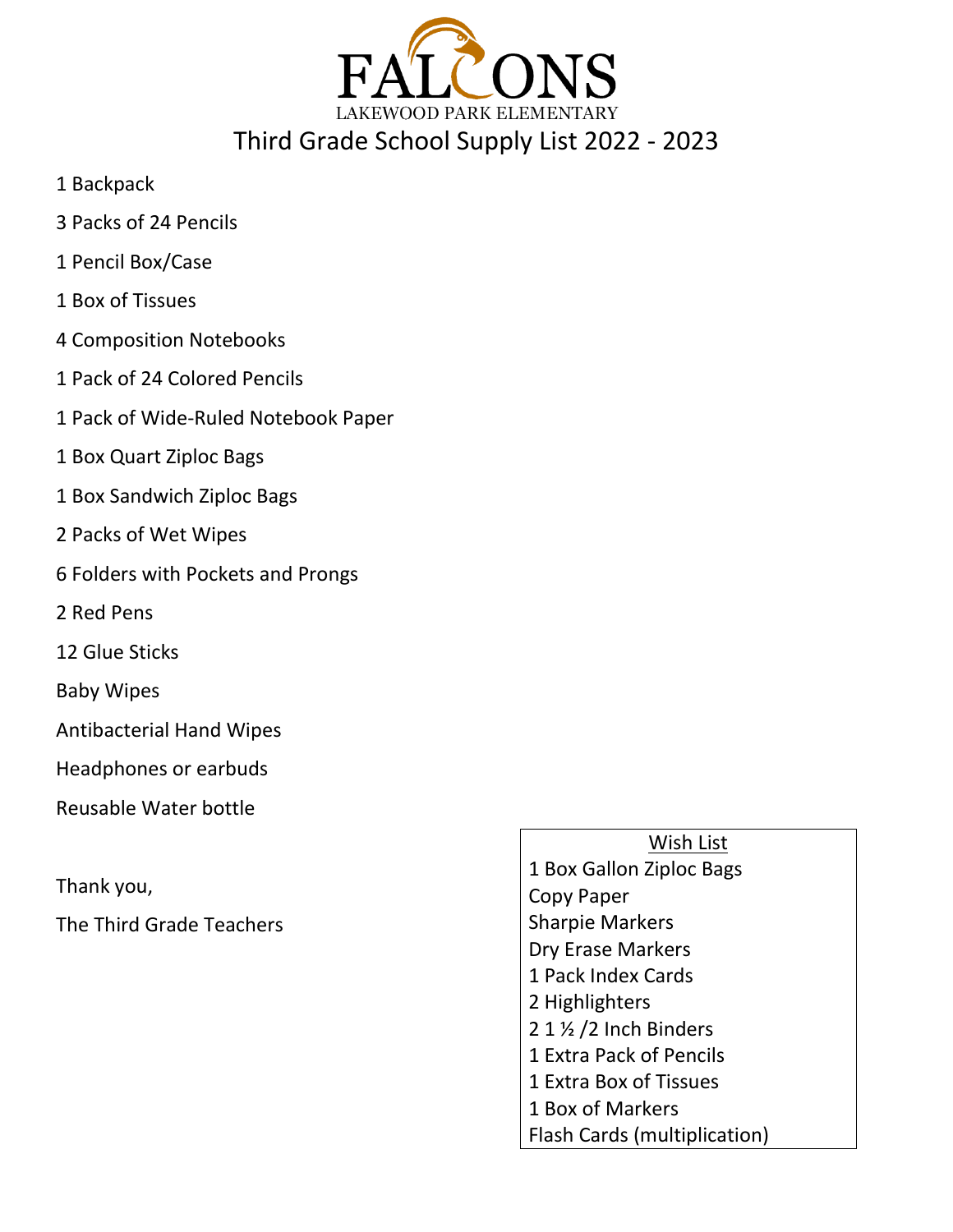

- 1 Backpack
- 4 Composition Notebooks
- 6 Three-Prong Folders
- 1 Pack Colored Pencils
- 1 Box of Crayons
- 3 Packs of Pencils
- 1 Box of Tissues
- 12 Glue Sticks
- Antibacterial Hand Wipes
- Headphones or earbuds
- Reusable Water bottle
- Thank you,
- Mrs. Kimball

Wish List 2 Extra Composition Notebooks Highlighters 1 Pack of Markers **Scissors** Post-It Notes Extra Tissues Index Cards Dry Erase Markers Copy Paper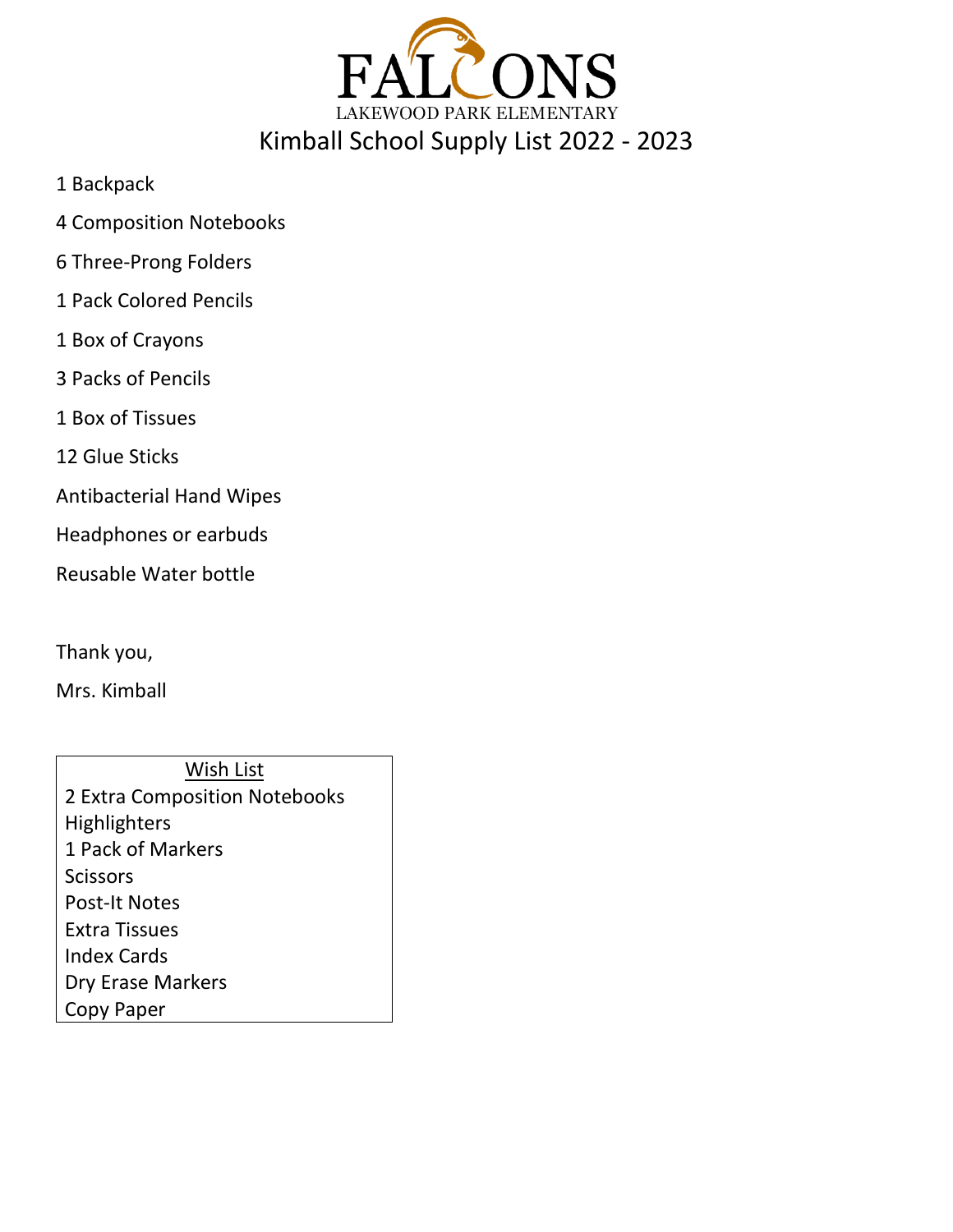

- 1 Backpack
- 3 Packs of 24 #2 Pencils
- 1 Pencil Box/Case
- 1 Box of Tissues
- 4 Composition Notebooks
- Notebook Paper
- 1 Box Sandwich and/or Quart Ziploc Bags
- 12 Glue Sticks
- 12 Inch Ruler
- 2 Packs of Colored Pencils
- 6 Pocket Folders
- Pens 2 Red, 2 Blue, and 2 Black
- Hand Sanitizer
- Disinfectant Wipes
- Antibacterial Hand Wipes
- Headphones or earbuds
- Reusable Water bottle
- Thank you,
- The Fourth Grade Teachers
- Wish List Post-It Notes Index Cards Dry Erase Markers Highlighters Gallon Size Ziploc Bags